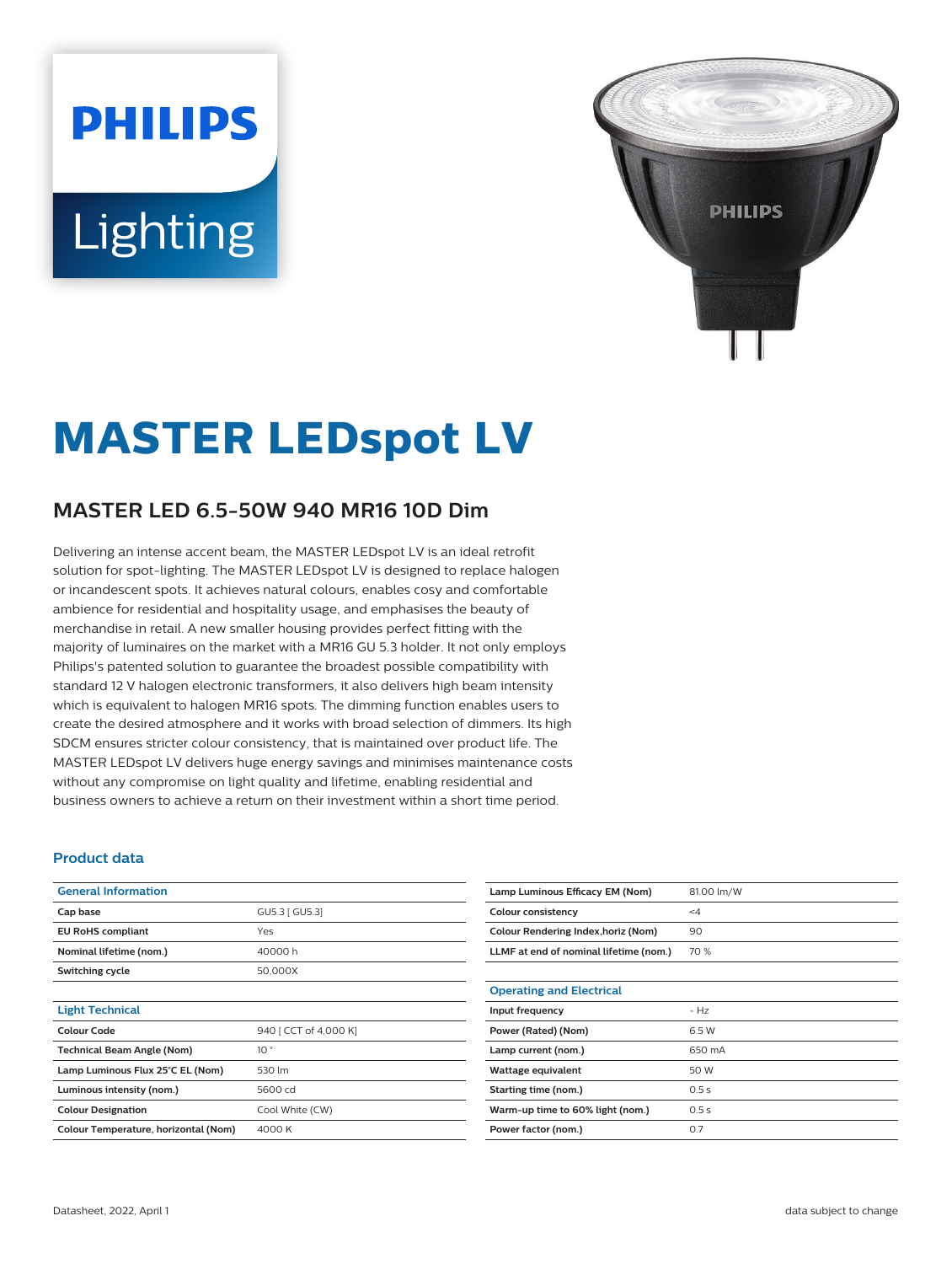#### **MASTER LEDspot LV**

| <b>Voltage (Nom)</b>            | ac electronic 12 V         |  |
|---------------------------------|----------------------------|--|
|                                 |                            |  |
| <b>Temperature</b>              |                            |  |
| T-Case maximum (nom.)           | 90 $°C$                    |  |
|                                 |                            |  |
| <b>Controls and Dimming</b>     |                            |  |
| Dimmable                        | Only with specific dimmers |  |
|                                 |                            |  |
| <b>Mechanical and Housing</b>   |                            |  |
| <b>Bulb shape</b>               | MR16 [ 2inch/50mm]         |  |
|                                 |                            |  |
| <b>Approval and Application</b> |                            |  |
| Suitable for accent lighting    | Yes                        |  |
|                                 |                            |  |

| <b>Product Data</b>               |                                     |
|-----------------------------------|-------------------------------------|
| <b>Full product code</b>          | 871951435773000                     |
| Order product name                | MASTER LED 6.5-50W 940 MR16 10D Dim |
| EAN/UPC - product                 | 8719514357730                       |
| Order code                        | 929003071808                        |
| SAP numerator - quantity per pack |                                     |
| Numerator - packs per outer box   | 10                                  |
| <b>SAP material</b>               | 929003071808                        |
| SAP net weight (piece)            | 0.060 kg                            |

#### **Dimensional drawing**



| Product                             |                 |
|-------------------------------------|-----------------|
| MASTER LED 6.5-50W 940 MR16 10D Dim | 50 mm $46.5$ mm |
|                                     |                 |

**MASTER LED 6.5-50W 940 MR16 10D Dim**

#### **Photometric data**



Intensity  $(% ) \longrightarrow$ Intensity (%) 80 60 40 20  $_{200}^0$ 700 800 200 300 400 500 600  $\lambda$ [nm]-

#### **LEDspots GMGC 1 6,5W MR16 GU5,3 940 10D-ADL**

#### **LEDspots GMGC 1 6,5W MR16 GU5,3 940 10D-POC**

100